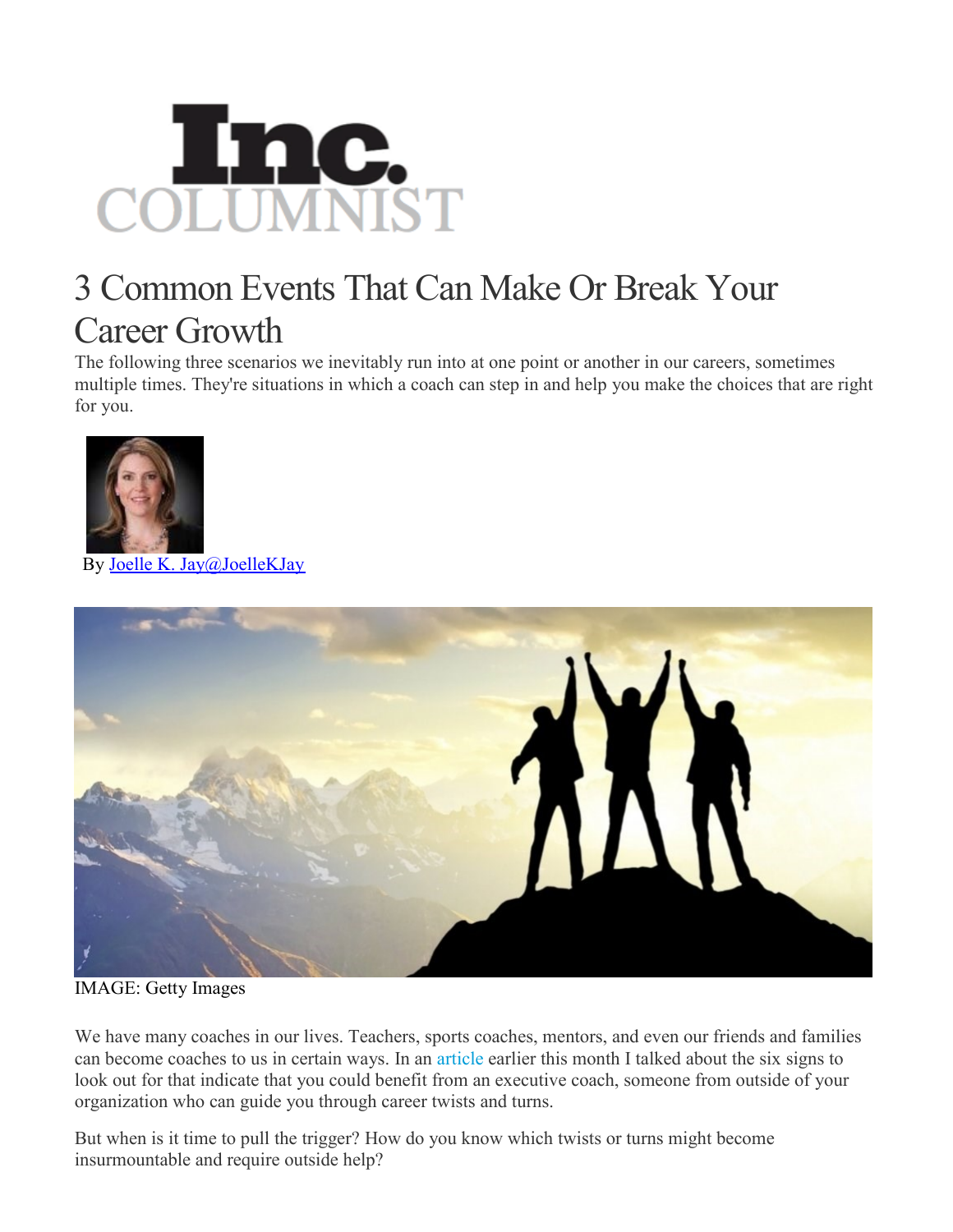The following three scenarios are situations we inevitably run into at one point or another in our careers, sometimes multiple times. They're situations in which a coach can step in and help you make the choices that are right for you.

**You have an aspiration**. The question I like to ask people is, what opportunities are you excited to take advantage of over the next year? Some possibilities:

- **New responsibilities**. Is there a new project you'd like to take on, a team you'd like to lead, or an expanded role you'd like to take?
- **New business ventures**. Do you have a new product to create--or to launch? Do you have some new potential partners?
- **Higher revenue goals**. Is this the year you finally clear six figures? Or maybe seven? Does your team have the opportunity to be the best-in-class?

It's so exciting to be able to see the very real possibilities ahead of you. But don't let those ideas merely stir you creativity--make sure they light a fire under you so you actually get going and achieve the vision.

So many people don't. They lose track of their goals, lose steam, or give up in defeat. That's when to call a coach. Your coach will be sure the vision and goals stay first and foremost in your mind, so even when you're busy, stress, overwhelmed, distracted, or not making progress, someone is there not only rooting for you but urging you to keep moving forward. A coach can help accelerate your advancement to get you over the finish line.

**You're looking for a career change**. Whether you're getting a promotion into a new role or looking to move companies altogether, coaching can help you shape your vision and get some clarity about what the next steps would be.

A client of mine was in a job at a company that went through a reorganization process, and the tasks he ended up being responsible for after the shift were tasks he wasn't happy with and didn't challenge him. As a coach I helped him by stepping in and providing clarity on what he does want and the steps he can take to get there, and we came up with action items that re-aligned him with his goals and interests. He was able to articulate a new plan for his career--one that had him developing a new niche in his old company. He found a renewed sense of purpose and meaning, and others saw him as confident, capable, and succeeding during a time of challenge and change

**You've reached a plateau and want feedback**. If you can feel yourself starting to lose motivation, if you're frustrated with your boss and are losing respect for your company's leadership, or if you are feeling that the feedback you've gotten from your boss isn't aligned with you, then a coach can step in and provide the feedback you're looking for to help you progress and grow.

The most successful businessmen and women I know are voracious about getting feedback. They crave the truth; they want to know where they can improve. They want to know their strengths and weaknesses. Without that kind of feedback loop, it's hard for them to know how they're doing. The sense of "plateauing" can be demotivating, because you don't know how to move onward and upward. If your boss isn't helping you improve, or if don't respect or agree with the feedback you do get, you can find yourself stuck in "park."

The good news about feedback is it's always available, and you can access it yourself with the help of your coach. Your coach can choose self-assessments that will get you good information about your personality, strengths, and tendencies. He or she can help design a 360 for you, so you can get lots of feedback from all around. Your coach can even help you process the feedback you do have, differently. Seen from another angle, there might be some real hidden gems--messages that you do need to hear, and may be able to view in a different light with the perspective of your coach to add new insight.